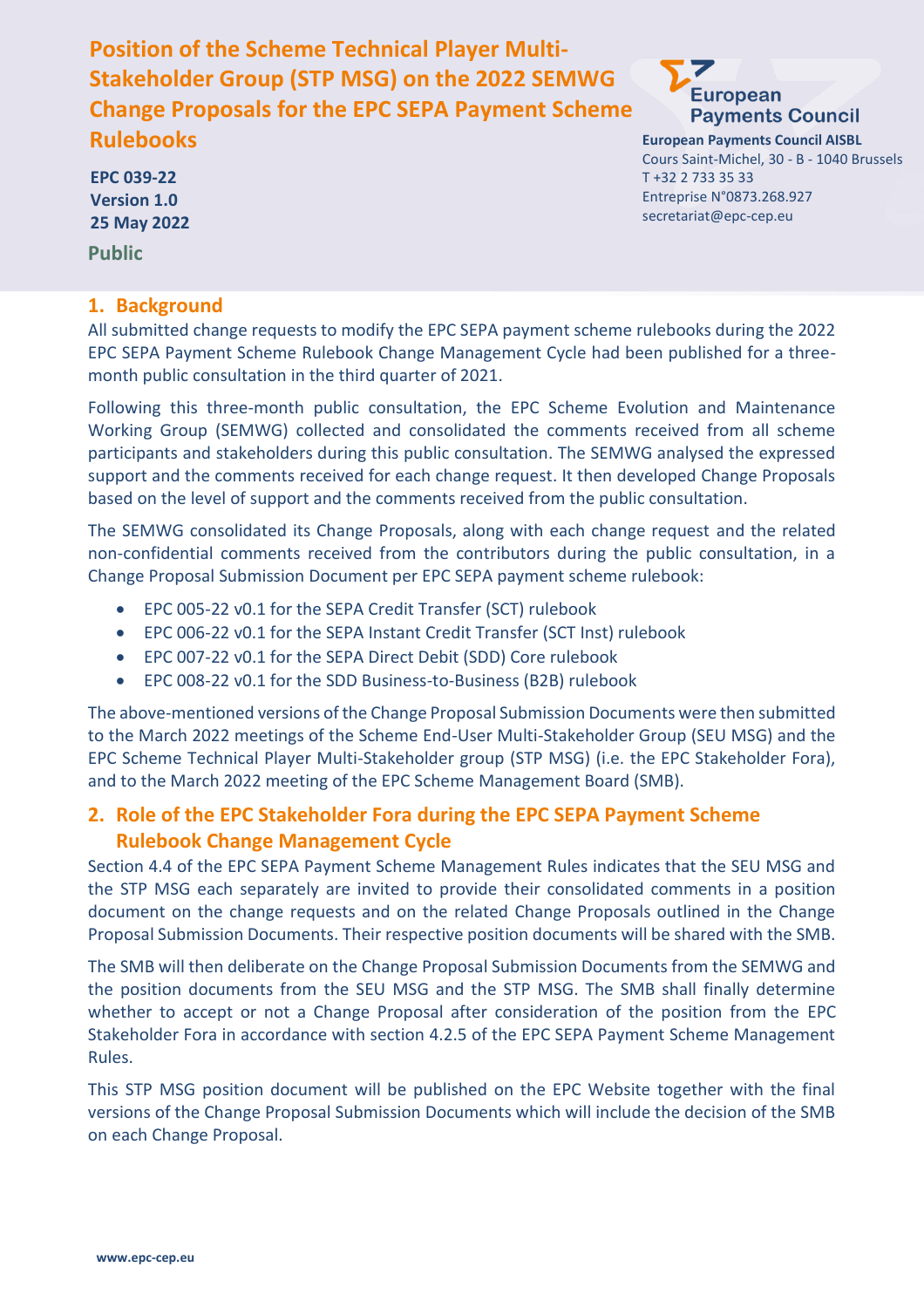

## **3. STP MSG position on 2022 SEMWG Change Proposals - SCT Rulebook**

| Item                    | <b>Change request title</b>                                        | <b>EPC SEMWG Change Proposal</b>                                                                                                                                                                                                                                                                                                                                                                                                                                                                                                                                                                                                                                                                                                                                                                                                 | <b>STP MSG position</b>                                                                                                                                                                                                                    |
|-------------------------|--------------------------------------------------------------------|----------------------------------------------------------------------------------------------------------------------------------------------------------------------------------------------------------------------------------------------------------------------------------------------------------------------------------------------------------------------------------------------------------------------------------------------------------------------------------------------------------------------------------------------------------------------------------------------------------------------------------------------------------------------------------------------------------------------------------------------------------------------------------------------------------------------------------|--------------------------------------------------------------------------------------------------------------------------------------------------------------------------------------------------------------------------------------------|
| $\overline{\mathbf{3}}$ | Change of the term<br>'Customer'                                   | The vast majority of EPC scheme participants (via national communities or<br>via individual comments) and other contributors to the 2022 public<br>consultation supported the SEMWG recommendation that this change<br>request can be part of the scheme.<br>For inclusion in the 2023 SCT rulebook version 1.0.                                                                                                                                                                                                                                                                                                                                                                                                                                                                                                                 | Supports the SEMWG Change<br>Proposal as long as the most<br>precise term (e.g., Originator,<br>Beneficiary, Payment Service User)<br>is used in the concerned rulebook<br>sections to make it clear which<br>scheme actor is referred to. |
| 6                       | Provision of the structured<br>address of the payment end-<br>user | The vast majority of EPC scheme participants (via national communities or<br>via individual comments) and other contributors to the 2022 public<br>consultation supported the SEMWG recommendation that this change<br>request can be part of the scheme.<br>For inclusion in the 2023 SCT rulebook version 1.0: SEPA payment<br>scheme participants must be able to support structured addresses when<br>provided by the payment end user and/or the scheme participant.<br>For inclusion in the 2025 SCT rulebook version 1.0: payment end users<br>can only provide structured addresses in their electronic Customer-to-<br>PSP files at least based on the relevant EPC Customer-to-PSP<br><b>Implementation Guidelines; and all Inter-PSP SEPA payment messages</b><br>must contain a structured address where applicable. | Supports the SEMWG Change<br>Proposal although a few<br>members wonder how in practice<br>such structured address will look<br>like as addresses differ from<br>country to country.                                                        |
| 7                       | Amendments to the SCT<br>inquiry procedure and<br>datasets         | The vast majority of EPC scheme participants (via national communities or<br>via individual comments) and other contributors to the 2022 public<br>consultation supported the SEMWG recommendation that this change<br>request can be part of the scheme.<br>For inclusion in the 2023 SCT rulebook version 1.0.                                                                                                                                                                                                                                                                                                                                                                                                                                                                                                                 | Supports the SEMWG Change<br>Proposal.                                                                                                                                                                                                     |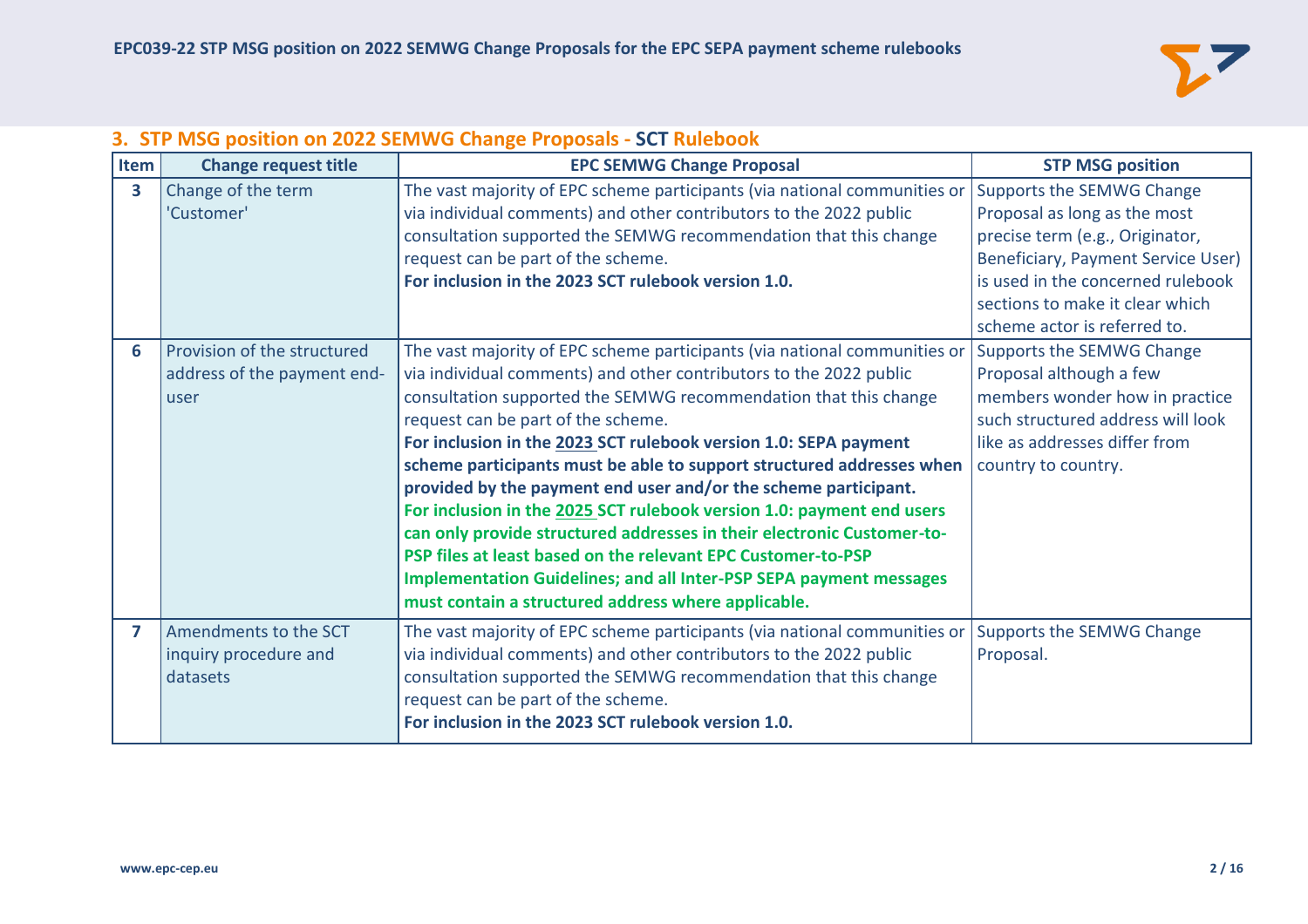

| Item              | <b>Change request title</b>                            | <b>EPC SEMWG Change Proposal</b>                                                                                                                                                                                                                                                                                                                                                                                                                                                                                                                                                                                                                                                                                                                                                                                                                                                                                                                                                                                                                                                                                                                                                             | <b>STP MSG position</b>                |
|-------------------|--------------------------------------------------------|----------------------------------------------------------------------------------------------------------------------------------------------------------------------------------------------------------------------------------------------------------------------------------------------------------------------------------------------------------------------------------------------------------------------------------------------------------------------------------------------------------------------------------------------------------------------------------------------------------------------------------------------------------------------------------------------------------------------------------------------------------------------------------------------------------------------------------------------------------------------------------------------------------------------------------------------------------------------------------------------------------------------------------------------------------------------------------------------------------------------------------------------------------------------------------------------|----------------------------------------|
| 8                 | Clarification on charges                               | The vast majority EPC scheme participants (via national communities or<br>via individual comments) and other contributors to the 2022 public<br>consultation supported the SEMWG recommendation that this change<br>request can be part of the scheme.<br>For inclusion in the 2023 SCT rulebook version 1.0.                                                                                                                                                                                                                                                                                                                                                                                                                                                                                                                                                                                                                                                                                                                                                                                                                                                                                | Supports the SEMWG Change<br>Proposal. |
| 11                | Inclusion of Alias and Proxy<br>as optional attributes | The vast majority of EPC scheme participants (via national communities or<br>via individual comments) and other contributors to the 2022 public<br>consultation supported the SEMWG recommendation that this change<br>request can be part of the scheme.<br>For inclusion in the 2023 SCT rulebook version 1.0.<br>This should be an optional attribute and cannot substitute the IBAN as<br>unique identifier for the payment account.<br>It can be used under the condition that the Originator is given the<br>possibility to validate the IBAN linked to that Alias/Proxy, prior to the<br>formal authentication of the instruction unless the Originator and the<br>Originator PSP agreed upfront on another arrangement (e.g., through an<br>amendment of the general terms and conditions).<br>Furthermore, the Originator PSP should have an agreement with the<br>Originator and the Beneficiary PSP with the Beneficiary in relation to the<br>treatment and the use of the data provided under such Alias/Proxy i.e.<br>whether it is to be used for the purpose to initiate the transaction<br>and/or to forward it to the Beneficiary PSP and/or the Beneficiary<br>concerned. | Supports the SEMWG Change<br>Proposal. |
| $12 \overline{ }$ | Inclusion of hyperlinks or<br>external sources         | The vast majority of EPC scheme participants (via national communities or<br>via individual comments) and other contributors to the 2022 public<br>consultation supported the SEMWG recommendation that this change<br>request cannot be part of the scheme.<br>Not to be included in the 2023 SCT rulebook version 1.0.                                                                                                                                                                                                                                                                                                                                                                                                                                                                                                                                                                                                                                                                                                                                                                                                                                                                     | Supports the SEMWG Change<br>Proposal. |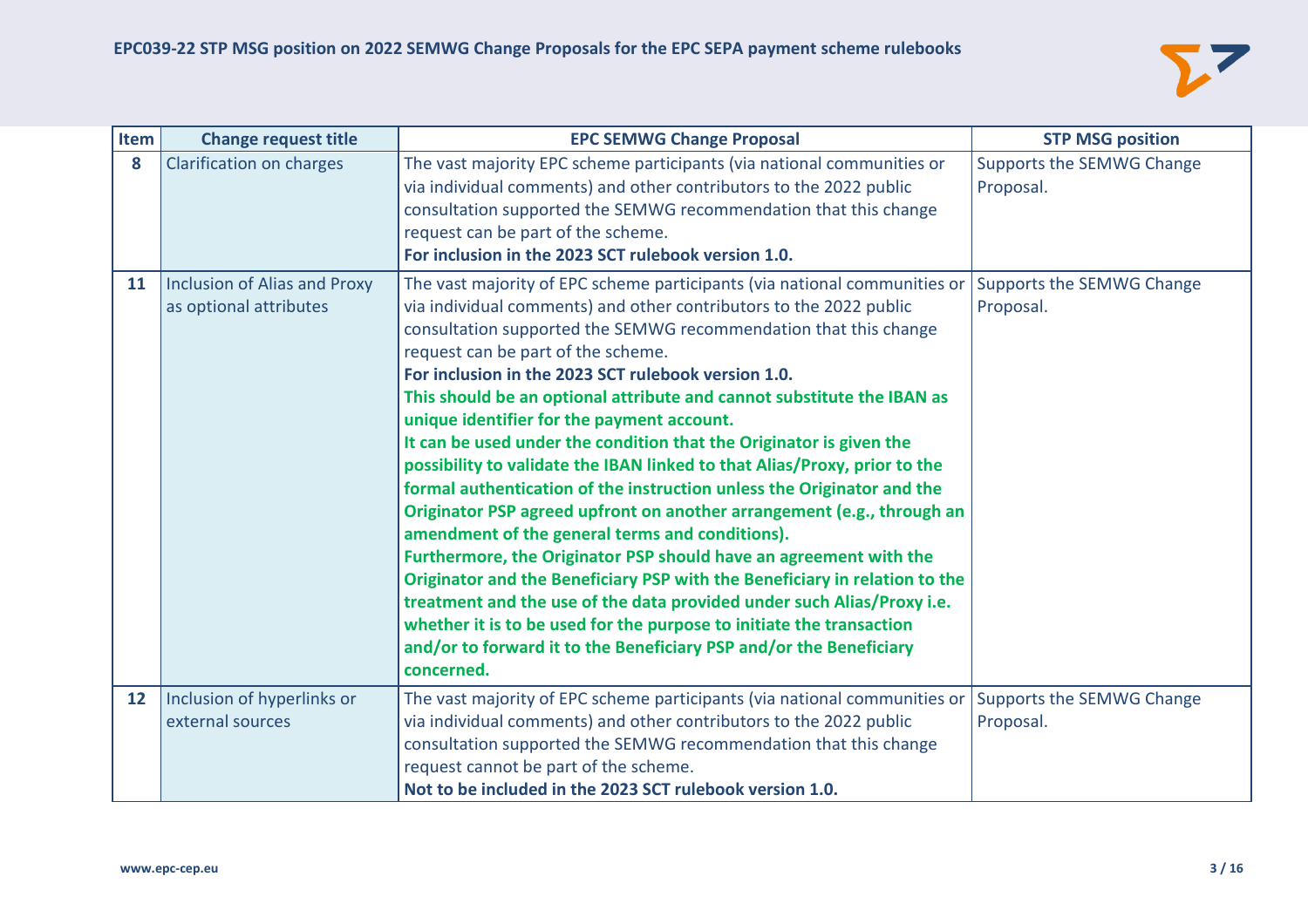

| Item | <b>Change request title</b>                                               | <b>EPC SEMWG Change Proposal</b>                                                                                                                                                                                                                                                                                                                           | <b>STP MSG position</b>                                                                                                                                                                                                                                                                                                                                                                   |
|------|---------------------------------------------------------------------------|------------------------------------------------------------------------------------------------------------------------------------------------------------------------------------------------------------------------------------------------------------------------------------------------------------------------------------------------------------|-------------------------------------------------------------------------------------------------------------------------------------------------------------------------------------------------------------------------------------------------------------------------------------------------------------------------------------------------------------------------------------------|
| 14   | Pain.002 message to be<br>compliant with SWIFT CGI-<br><b>MP</b> standard | The vast majority of EPC scheme participants (via national communities or<br>via individual comments) and other contributors to the 2022 public<br>consultation supported the SEMWG recommendation that this change<br>request cannot be part of the scheme.<br>Not to be included in the 2023 SCT rulebook version 1.0.                                   | Supports the SEMWG Change<br>Proposal.                                                                                                                                                                                                                                                                                                                                                    |
| 15   | Returned amount under<br>Recall or RFRO can be                            | The vast majority of EPC scheme participants (via national communities or<br>via individual comments) and other contributors to the 2022 public<br>different to the initial amount   consultation supported the SEMWG recommendation that this change<br>request cannot be part of the scheme.<br>Not to be included in the 2023 SCT rulebook version 1.0. | Supports the SEMWG Change<br>Proposal.                                                                                                                                                                                                                                                                                                                                                    |
| 16   | New functionalities for the<br>SCT inquiry procedure                      | The vast majority of EPC scheme participants (via national communities or<br>via individual comments) and other contributors to the 2022 public<br>consultation supported the SEMWG recommendation that this change<br>request cannot be part of the scheme.<br>Not to be included in the 2023 SCT rulebook version 1.0.                                   | Supports the SEMWG Change<br>Proposal.                                                                                                                                                                                                                                                                                                                                                    |
| 17   | Optional use of Unique End-<br>to-end Transaction Reference<br>(UETR)     | The vast majority of EPC scheme participants (via national communities or<br>via individual comments) and other contributors to the 2022 public<br>consultation supported the SEMWG recommendation that this change<br>request cannot be part of the scheme.<br>Not to be included in the 2023 SCT rulebook version 1.0.                                   | Does not support the SEMWG<br>Change Proposal.<br>The STP MSG is in favour of<br>introducing the UETR as an<br>optional attribute as it becomes a<br>central identifier in other payment<br>schemes, arrangements and<br>systems. Nevertheless, a few<br>members pointed out that<br>business/usage rules are also<br>needed on how and when to use<br>the UETR as an optional attribute. |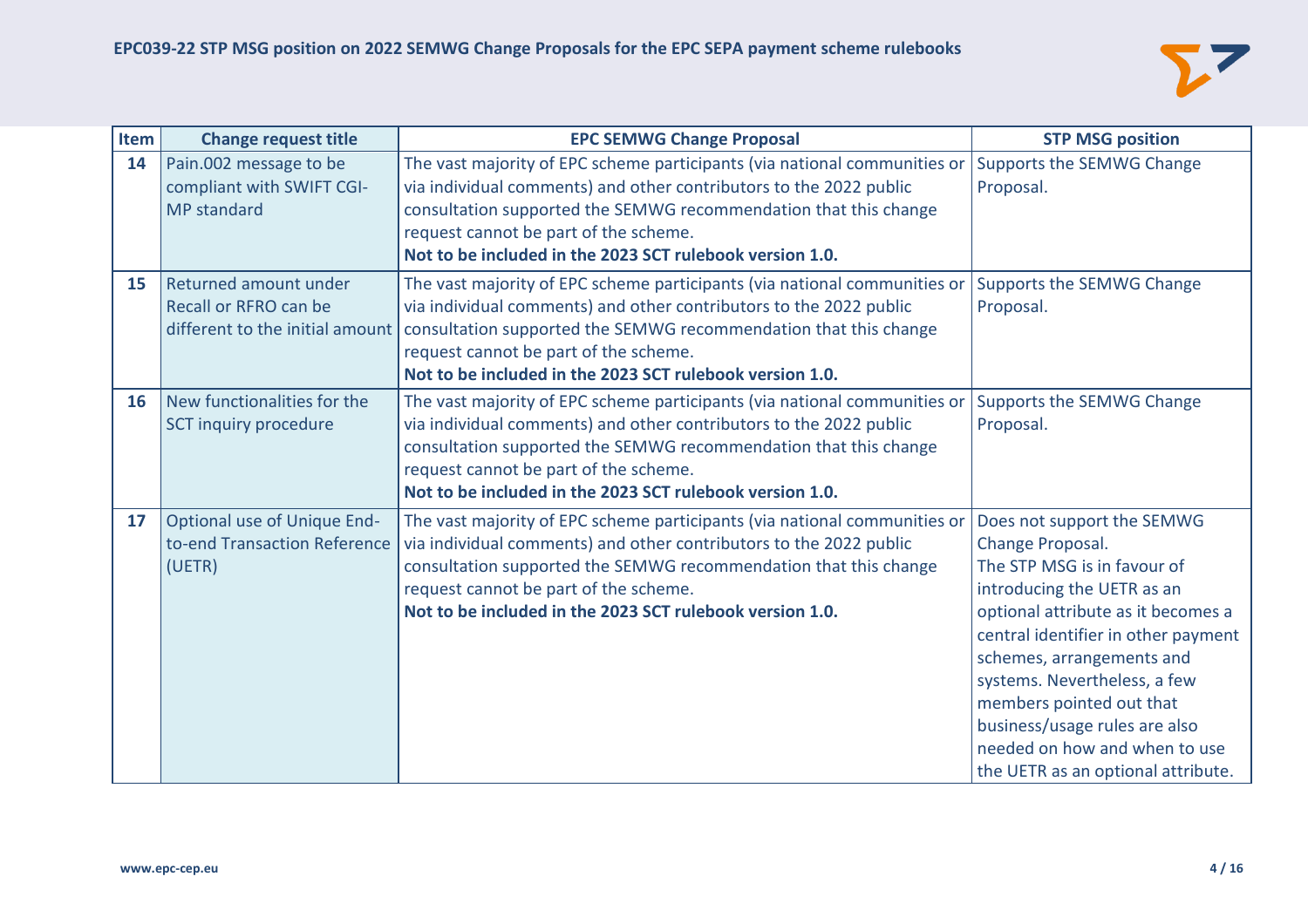

| <b>Item</b> | <b>Change request title</b>                                                                | <b>EPC SEMWG Change Proposal</b>                                                                                                                                                                                                                                                                                                                                                                                                                           | <b>STP MSG position</b>                                                                                                                                                                                                   |
|-------------|--------------------------------------------------------------------------------------------|------------------------------------------------------------------------------------------------------------------------------------------------------------------------------------------------------------------------------------------------------------------------------------------------------------------------------------------------------------------------------------------------------------------------------------------------------------|---------------------------------------------------------------------------------------------------------------------------------------------------------------------------------------------------------------------------|
| 19          | Allow all child elements of<br>structured remittance<br>information                        | The vast majority of EPC scheme participants (via national communities or<br>via individual comments) and other contributors to the 2022 public<br>consultation supported the SEMWG recommendation that this change<br>request cannot be part of the scheme.<br>Not to be included in the 2023 SCT rulebook version 1.0.<br>The proposal is to incorporate this suggestion into the implementation<br>guidelines entering into effect as of November 2023. | Supports the SEMWG Change<br>Proposal to incorporate this<br>change request only in the<br>implementation guidelines.<br>The STP MSG nevertheless points<br>out that these new elements<br>should be indicated as "yellow |
|             |                                                                                            |                                                                                                                                                                                                                                                                                                                                                                                                                                                            | fields" (i.e. mandatory fields)<br>instead of "white fields" (i.e. as<br>part of SEPA but not part of the<br>SEPA core service) as suggested by<br>the contributor of this change<br>request.                             |
| 20          | Change in the definition of<br>structured remittance<br>information in payment<br>messages | The vast majority of EPC scheme participants (via national communities or<br>via individual comments) and other contributors to the 2022 public<br>consultation supported the SEMWG recommendation that this change<br>request cannot be part of the scheme.<br>Not to be included in the 2023 SCT rulebook version 1.0.<br>The proposal is to incorporate the suggestion into the implementation<br>guidelines entering into effect as of November 2023.  | Supports the SEMWG Change<br>Proposal.                                                                                                                                                                                    |
| 25          | Changes to the SEPA<br><b>Payment Scheme</b><br><b>Management Rules</b>                    | The vast majority of EPC scheme participants (via national communities or<br>via individual comments) and other contributors to the 2022 public<br>consultation supported the SEMWG recommendation that this change<br>request can be part of the scheme.<br>For inclusion in the SCT scheme as of April 2023.                                                                                                                                             | Supports the SEMWG Change<br>Proposal.                                                                                                                                                                                    |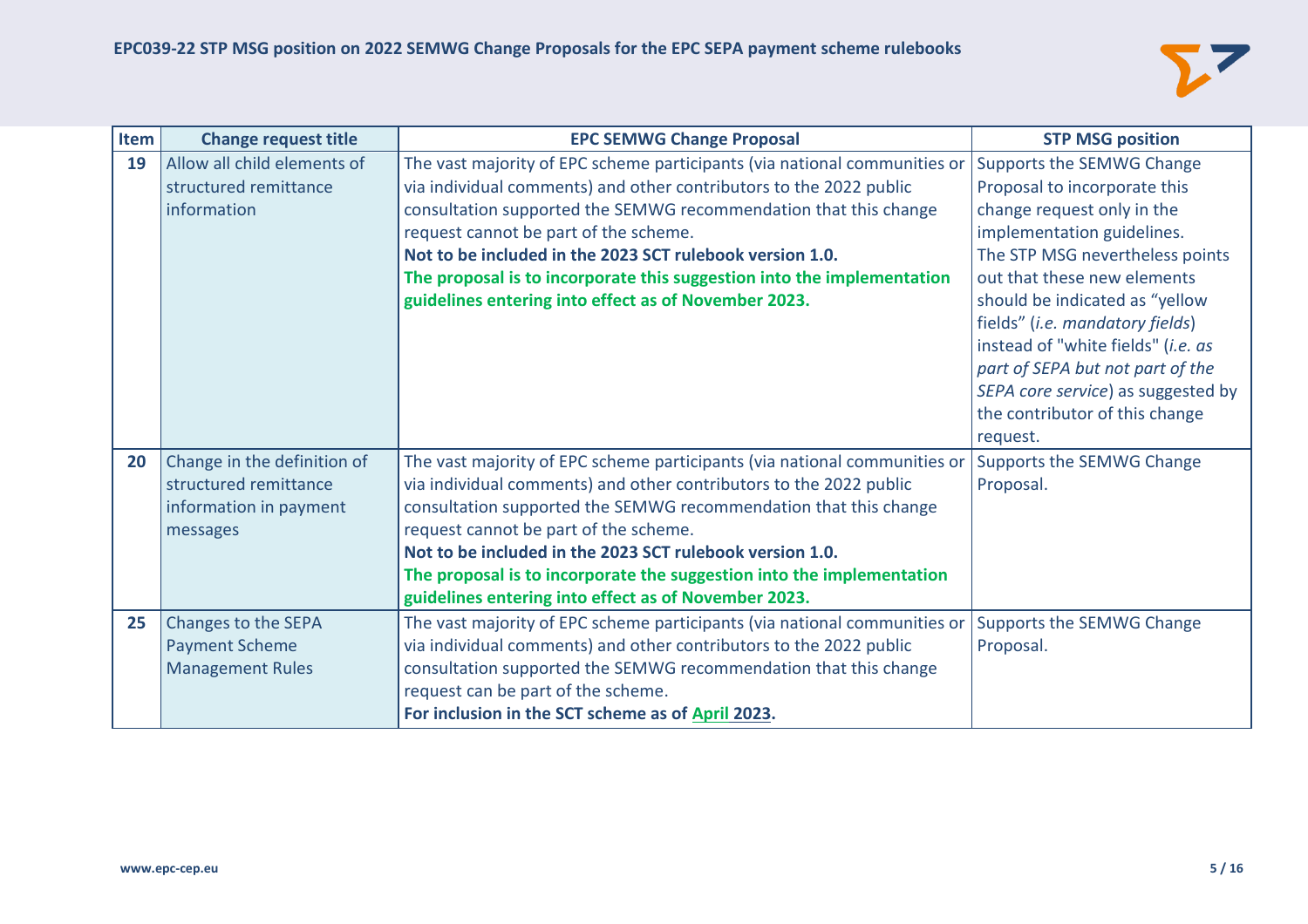

## **4. STP MSG position on 2022 SEMWG Change Proposals - SCT Inst Rulebook**

| Item                    | <b>Change request title</b>         | <b>EPC SEMWG Change Proposal</b>                                          | <b>STP MSG position</b>            |
|-------------------------|-------------------------------------|---------------------------------------------------------------------------|------------------------------------|
| 1                       | <b>Accept SCT Inst transactions</b> | The vast majority of EPC scheme participants (via national communities or | Supports the SEMWG Change          |
|                         | without posting the funds           | via individual comments) and other contributors to the 2022 public        | Proposal.                          |
|                         |                                     | consultation supported the SEMWG recommendation that this change          |                                    |
|                         |                                     | request cannot be part of the scheme.                                     |                                    |
|                         |                                     | Not to be included in the 2023 SCT Inst rulebook version 1.0.             |                                    |
| $\overline{2}$          | <b>Reduction of target</b>          | The vast majority of EPC scheme participants (via national communities or | Supports the SEMWG Change          |
|                         | maximum execution time and          | via individual comments) and other contributors to the 2022 public        | Proposal.                          |
|                         | time-out deadline                   | consultation supported the SEMWG recommendation that this change          |                                    |
|                         |                                     | request cannot be part of the scheme.                                     |                                    |
|                         |                                     | Not to be included in the 2023 SCT Inst rulebook version 1.0.             |                                    |
| $\overline{\mathbf{3}}$ | Change of the term                  | The vast majority of EPC scheme participants (via national communities or | Supports the SEMWG Change          |
|                         | 'Customer'                          | via individual comments) and other contributors to the 2022 public        | Proposal as long as the most       |
|                         |                                     | consultation supported the SEMWG recommendation that this change          | precise term (e.g., Originator,    |
|                         |                                     | request can be part of the scheme.                                        | Beneficiary, Payment Service User) |
|                         |                                     | For inclusion in the 2023 SCT Inst rulebook version 1.0.                  | is used in the concerned rulebook  |
|                         |                                     |                                                                           | sections to make it clear which    |
|                         |                                     |                                                                           | scheme actor is referred to.       |
| 4                       | Introduction of new                 | The vast majority of EPC scheme participants (via national communities or | Supports the SEMWG Change          |
|                         | settlement model Single             | via individual comments) and other contributors to the 2022 public        | Proposal.                          |
|                         | <b>Instructing Party (SIP)</b>      | consultation supported the SEMWG recommendation that this change          |                                    |
|                         |                                     | request cannot be part of the scheme.                                     |                                    |
|                         |                                     | Not to be included in the 2023 SCT Inst rulebook version 1.0.             |                                    |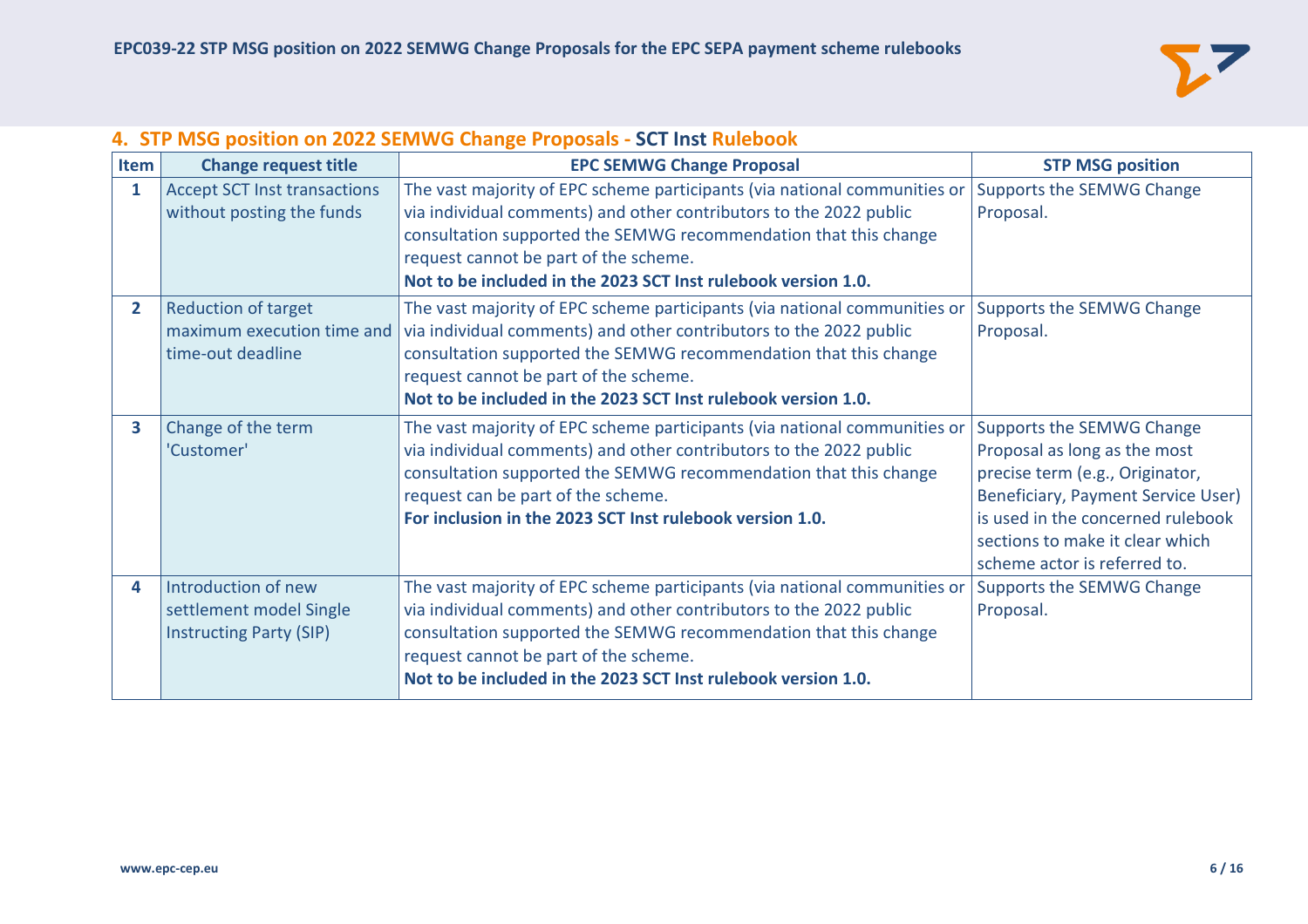

| Item | <b>Change request title</b> | <b>EPC SEMWG Change Proposal</b>                                                                                                                | <b>STP MSG position</b>                |
|------|-----------------------------|-------------------------------------------------------------------------------------------------------------------------------------------------|----------------------------------------|
| 6    | Provision of the structured | The vast majority of EPC scheme participants (via national communities or                                                                       | Supports the SEMWG Change              |
|      | address of the payment end- | via individual comments) and other contributors to the 2022 public                                                                              | Proposal although a few                |
|      | user                        | consultation supported the SEMWG recommendation that this change                                                                                | members wonder how in practice         |
|      |                             | request can be part of the scheme.                                                                                                              | such structured address will look      |
|      |                             | For inclusion in the 2023 SCT Inst rulebook version 1.0: SEPA payment                                                                           | like as addresses differ from          |
|      |                             | scheme participants must be able to support structured addresses when                                                                           | country to country.                    |
|      |                             | provided by the payment end user and/or the scheme participant.                                                                                 |                                        |
|      |                             | For inclusion in the 2025 SCT Inst rulebook version 1.0: payment end                                                                            |                                        |
|      |                             | users can only provide structured addresses in their electronic                                                                                 |                                        |
|      |                             | Customer-to-PSP files at least based on the relevant EPC Customer-to-                                                                           |                                        |
|      |                             | PSP Implementation Guidelines; and all Inter-PSP SEPA payment                                                                                   |                                        |
|      |                             | messages must contain a structured address where applicable.                                                                                    |                                        |
| 8    | Clarification on charges    | The vast majority of EPC scheme participants (via national communities or<br>via individual comments) and other contributors to the 2022 public | Supports the SEMWG Change<br>Proposal. |
|      |                             | consultation supported the SEMWG recommendation that this change                                                                                |                                        |
|      |                             | request can be part of the scheme.                                                                                                              |                                        |
|      |                             | For inclusion in the 2023 SCT Inst rulebook version 1.0.                                                                                        |                                        |
|      |                             |                                                                                                                                                 |                                        |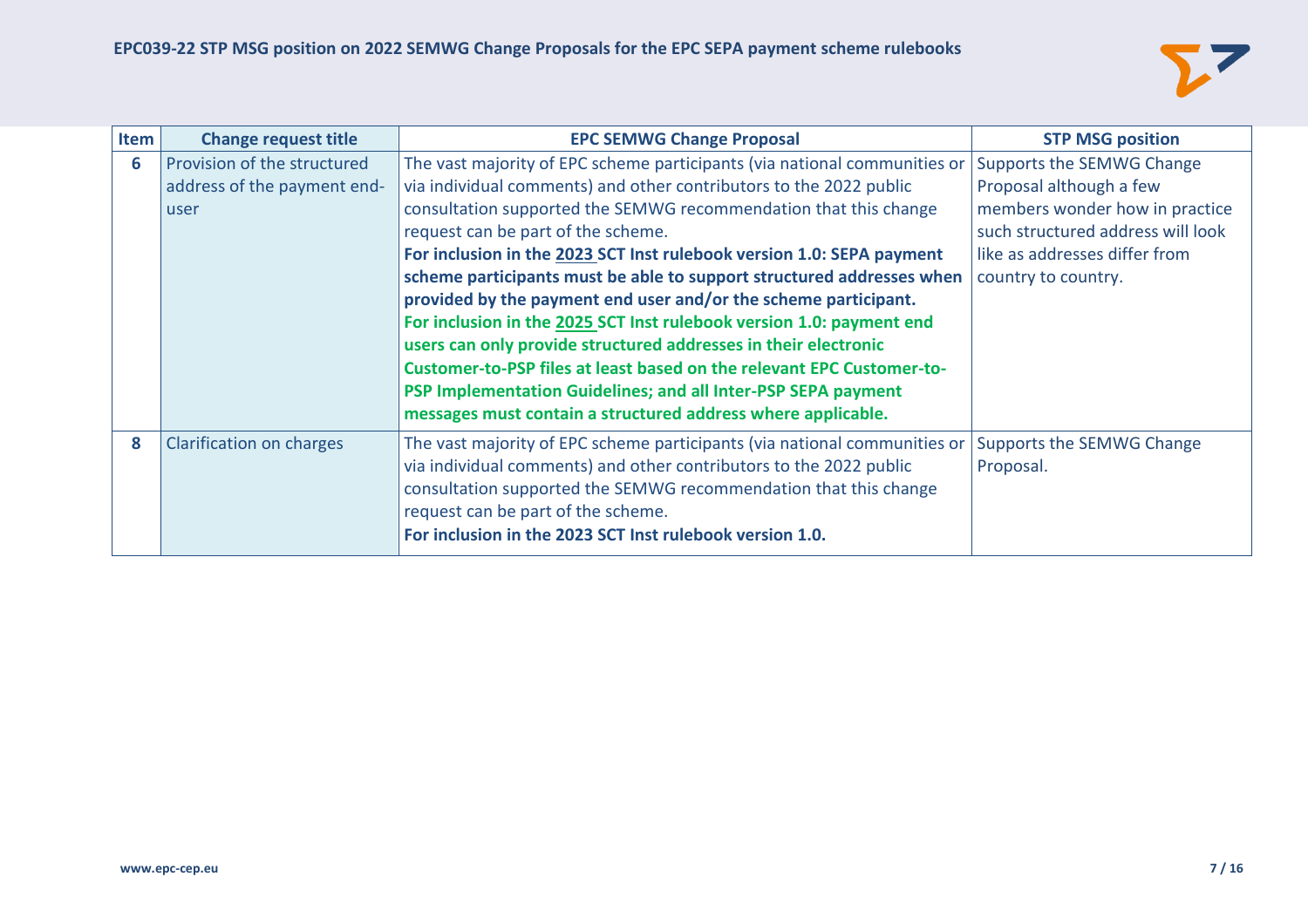

| Item              | <b>Change request title</b>                                               | <b>EPC SEMWG Change Proposal</b>                                                                                                                                                                                                                                                                                                                                                                                                                                                                                                                                                                                                                                                                                                                                                                                                                                                                                                                                                                                                                                                                                                                                                                  | <b>STP MSG position</b>                |
|-------------------|---------------------------------------------------------------------------|---------------------------------------------------------------------------------------------------------------------------------------------------------------------------------------------------------------------------------------------------------------------------------------------------------------------------------------------------------------------------------------------------------------------------------------------------------------------------------------------------------------------------------------------------------------------------------------------------------------------------------------------------------------------------------------------------------------------------------------------------------------------------------------------------------------------------------------------------------------------------------------------------------------------------------------------------------------------------------------------------------------------------------------------------------------------------------------------------------------------------------------------------------------------------------------------------|----------------------------------------|
| 11                | <b>Inclusion of Alias and Proxy</b><br>as optional attributes             | The vast majority of EPC scheme participants (via national communities or<br>via individual comments) and other contributors to the 2022 public<br>consultation supported the SEMWG recommendation that this change<br>request can be part of the scheme.<br>For inclusion in the 2023 SCT Inst rulebook version 1.0.<br>This should be an optional attribute and cannot substitute the IBAN as<br>unique identifier for the payment account.<br>It can be used under the condition that the Originator is given the<br>possibility to validate the IBAN linked to that Alias/Proxy, prior to the<br>formal authentication of the instruction unless the Originator and the<br>Originator PSP agreed upfront on another arrangement (e.g., through an<br>amendment of the general terms and conditions).<br>Furthermore, the Originator PSP should have an agreement with the<br>Originator and the Beneficiary PSP with the Beneficiary in relation to the<br>treatment and the use of the data provided under such Alias/Proxy i.e.<br>whether it is to be used for the purpose to initiate the transaction<br>and/or to forward it to the Beneficiary PSP and/or the Beneficiary<br>concerned. | Supports the SEMWG Change<br>Proposal. |
| $12 \overline{ }$ | Inclusion of hyperlinks or<br>external sources                            | The vast majority of EPC scheme participants (via national communities or<br>via individual comments) and other contributors to the 2022 public<br>consultation supported the SEMWG recommendation that this change<br>request cannot be part of the scheme.<br>Not to be included in the 2023 SCT Inst rulebook version 1.0.                                                                                                                                                                                                                                                                                                                                                                                                                                                                                                                                                                                                                                                                                                                                                                                                                                                                     | Supports the SEMWG Change<br>Proposal. |
| 14                | Pain.002 message to be<br>compliant with SWIFT CGI-<br><b>MP</b> standard | The vast majority of EPC scheme participants (via national communities or<br>via individual comments) and other contributors to the 2022 public<br>consultation supported the SEMWG recommendation that this change<br>request cannot be part of the scheme.<br>Not to be included in the 2023 SCT Inst rulebook version 1.0.                                                                                                                                                                                                                                                                                                                                                                                                                                                                                                                                                                                                                                                                                                                                                                                                                                                                     | Supports the SEMWG Change<br>Proposal. |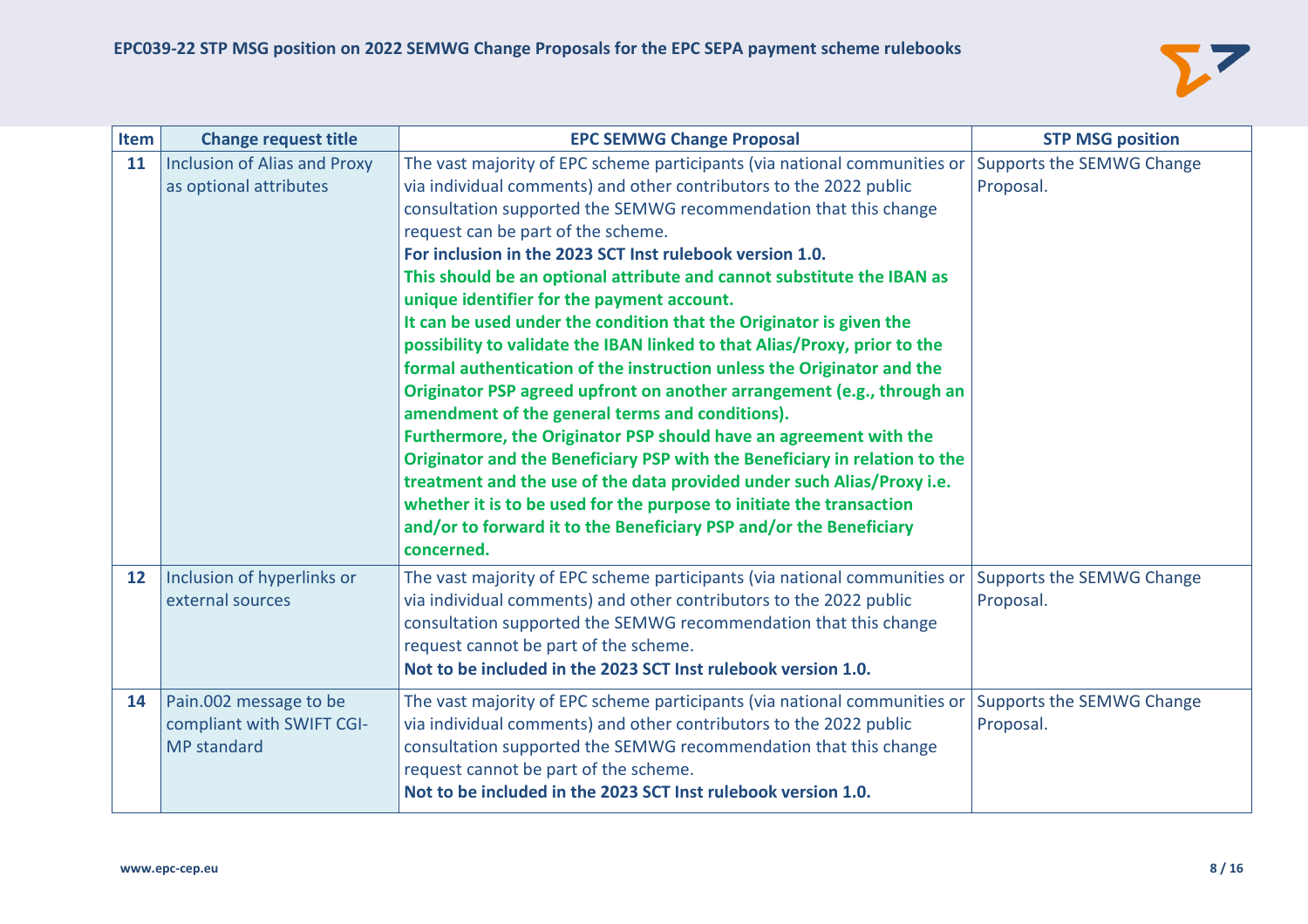

| Item | <b>Change request title</b>        | <b>EPC SEMWG Change Proposal</b>                                                                   | <b>STP MSG position</b>             |
|------|------------------------------------|----------------------------------------------------------------------------------------------------|-------------------------------------|
| 15   | Returned amount under              | The vast majority of EPC scheme participants (via national communities or                          | Supports the SEMWG Change           |
|      | Recall or RFRO can be              | via individual comments) and other contributors to the 2022 public                                 | Proposal.                           |
|      |                                    | different to the initial amount   consultation supported the SEMWG recommendation that this change |                                     |
|      |                                    | request cannot be part of the scheme.                                                              |                                     |
|      |                                    | Not to be included in the 2023 SCT Inst rulebook version 1.0.                                      |                                     |
| 17   | <b>Optional use of Unique End-</b> | The vast majority of EPC scheme participants (via national communities or                          | Does not support the SEMWG          |
|      | to-end Transaction Reference       | via individual comments) and other contributors to the 2022 public                                 | Change Proposal.                    |
|      | (UETR)                             | consultation supported the SEMWG recommendation that this change                                   | The STP MSG is in favour of         |
|      |                                    | request cannot be part of the scheme.                                                              | introducing the UETR as an          |
|      |                                    | Not to be included in the 2023 SCT Inst rulebook version 1.0.                                      | optional attribute as it becomes a  |
|      |                                    |                                                                                                    | central identifier in other payment |
|      |                                    |                                                                                                    | schemes, arrangements and           |
|      |                                    |                                                                                                    | systems. Nevertheless, a few        |
|      |                                    |                                                                                                    | members pointed out that            |
|      |                                    |                                                                                                    | business/usage rules are also       |
|      |                                    |                                                                                                    | needed on how and when to use       |
|      |                                    |                                                                                                    | the UETR as an optional attribute.  |
| 18   | Reroute an unsuccessful SCT        | The vast majority of EPC scheme participants (via national communities or                          | Supports the SEMWG Change           |
|      | Inst transaction as an SCT         | via individual comments) and other contributors to the 2022 public                                 | Proposal.                           |
|      | transaction                        | consultation supported the SEMWG recommendation that this change                                   |                                     |
|      |                                    | request cannot be part of the scheme.                                                              |                                     |
|      |                                    | Not to be included in the 2023 SCT Inst rulebook version 1.0.                                      |                                     |
| 20   | Change in the definition of        | The vast majority of EPC scheme participants (via national communities or                          | Supports the SEMWG Change           |
|      | structured remittance              | via individual comments) and other contributors to the 2022 public                                 | Proposal.                           |
|      | information in payment             | consultation supported the SEMWG recommendation that this change                                   |                                     |
|      | messages                           | request cannot be part of the scheme.                                                              |                                     |
|      |                                    | Not to be included in the 2023 SCT Inst rulebook version 1.0.                                      |                                     |
|      |                                    | The proposal is to incorporate the suggestion into the implementation                              |                                     |
|      |                                    | guidelines entering into effect as of November 2023.                                               |                                     |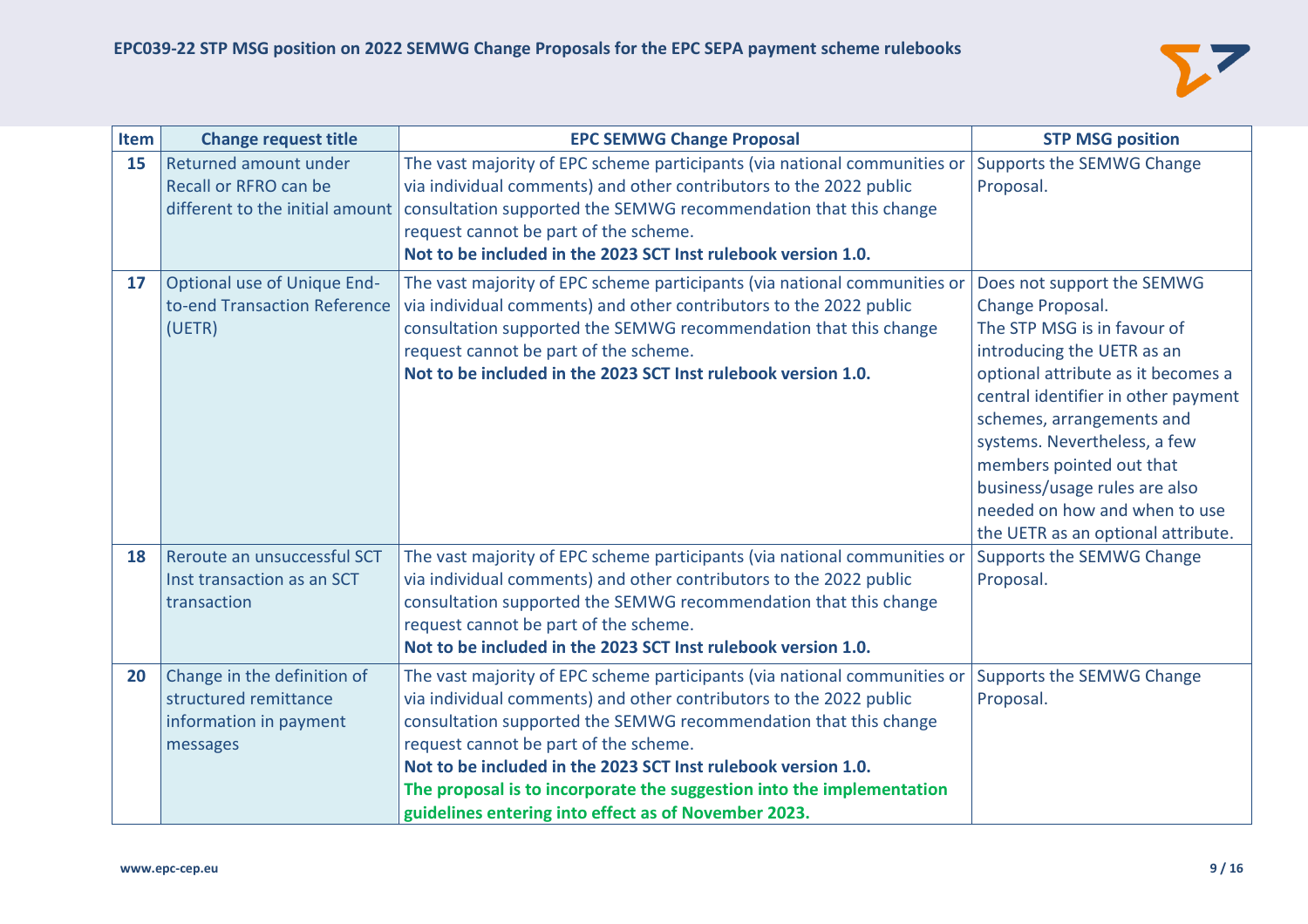

| Item | <b>Change request title</b>  | <b>EPC SEMWG Change Proposal</b>                                          | <b>STP MSG position</b>   |
|------|------------------------------|---------------------------------------------------------------------------|---------------------------|
| 22   | Definition amendment of the  | The vast majority of EPC scheme participants (via national communities or | Supports the SEMWG Change |
|      | term 'Customer'              | via individual comments) and other contributors to the 2022 public        | Proposal.                 |
|      |                              | consultation supported the SEMWG recommendation that this change          |                           |
|      |                              | request cannot be part of the scheme.                                     |                           |
|      |                              | Not to be included in the 2023 SCT Inst rulebook version 1.0.             |                           |
| 23   | Mandate the use of the Legal | The vast majority of EPC scheme participants (via national communities or | Supports the SEMWG Change |
|      | Entity Identifier (LEI) for  | via individual comments) and other contributors to the 2022 public        | Proposal.                 |
|      | scheme participants          | consultation supported the SEMWG recommendation that this change          |                           |
|      |                              | request cannot be part of the scheme.                                     |                           |
|      |                              | Not to be included in the 2023 SCT Inst rulebook version 1.0.             |                           |
| 25   | Changes to the SEPA          | The vast majority of EPC scheme participants (via national communities or | Supports the SEMWG Change |
|      | <b>Payment Scheme</b>        | via individual comments) and other contributors to the 2022 public        | Proposal.                 |
|      | <b>Management Rules</b>      | consultation supported the SEMWG recommendation that this change          |                           |
|      |                              | request can be part of the scheme.                                        |                           |
|      |                              | For inclusion in the SCT Inst scheme as of April 2023.                    |                           |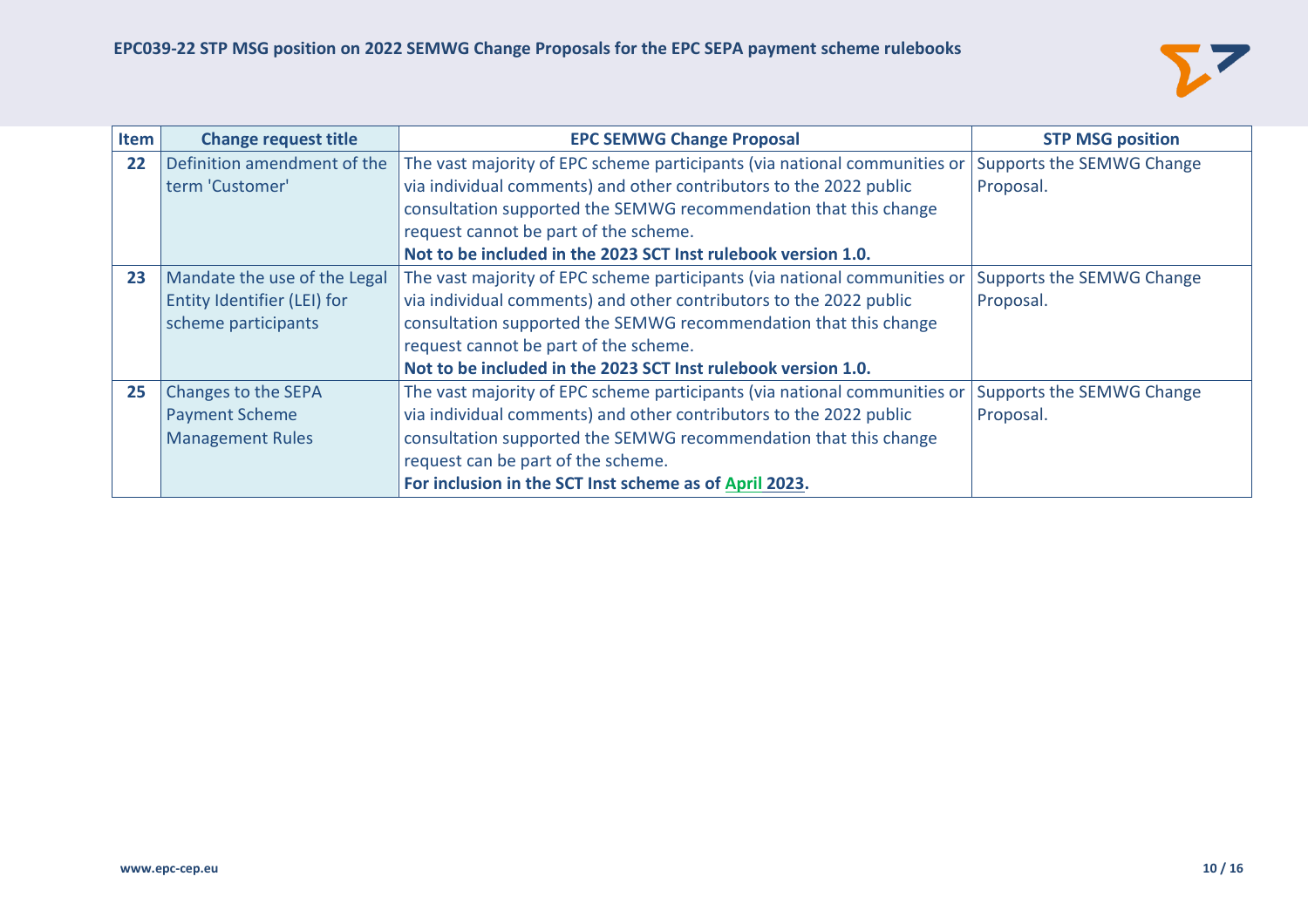

## **5. STP MSG position on 2022 SEMWG Change Proposals - SDD Core Rulebook**

| Item | <b>Change request title</b> | <b>EPC SEMWG Change Proposal</b>                                          | <b>STP MSG position</b>            |
|------|-----------------------------|---------------------------------------------------------------------------|------------------------------------|
| 3    | Change of the term          | The large majority of EPC scheme participants (via national communities   | Supports the SEMWG Change          |
|      | 'Customer'                  | or via individual comments) and other contributors to the 2022 public     | Proposal as long as the most       |
|      |                             | consultation supported the SEMWG recommendation that this change          | precise term (e.g., Debtor,        |
|      |                             | request can be part of the scheme.                                        | Creditor, Payment Service User) is |
|      |                             | For inclusion in the 2023 SDD Core rulebook version 1.0.                  | used in the concerned rulebook     |
|      |                             |                                                                           | sections to make it clear which    |
|      |                             |                                                                           | scheme actor is referred to.       |
| 5    | Mandatory behaviour for     | The large majority of EPC scheme participants (via national communities   | Supports the SEMWG Change          |
|      | Debtor PSPs for incoming    | or via individual comments) and other contributors to the 2022 public     | Proposal.                          |
|      | <b>SDD</b> collections      | consultation supported the SEMWG recommendation that this change          |                                    |
|      |                             | request cannot be part of the scheme.                                     |                                    |
|      |                             | Not to be included in the 2023 SDD Core rulebook version 1.0.             |                                    |
| 6    | Provision of the structured | The vast majority of EPC scheme participants (via national communities or | Supports the SEMWG Change          |
|      | address of the payment end- | via individual comments) and other contributors to the 2022 public        | Proposal although a few            |
|      | user                        | consultation supported the SEMWG recommendation that this change          | members wonder how in practice     |
|      |                             | request can be part of the scheme.                                        | such structured address will look  |
|      |                             | For inclusion in the 2023 SDD Core rulebook version 1.0: SEPA payment     | like as addresses differ from      |
|      |                             | scheme participants must be able to support structured addresses when     | country to country.                |
|      |                             | provided by the payment end user and/or the scheme participant.           |                                    |
|      |                             | For inclusion in the 2025 SDD Core rulebook version 1.0: payment end      |                                    |
|      |                             | users can only provide structured addresses in their electronic           |                                    |
|      |                             | Customer-to-PSP files at least based on the relevant EPC Customer-to-     |                                    |
|      |                             | PSP Implementation Guidelines; and all Inter-PSP SEPA payment             |                                    |
|      |                             | messages must contain a structured address where applicable.              |                                    |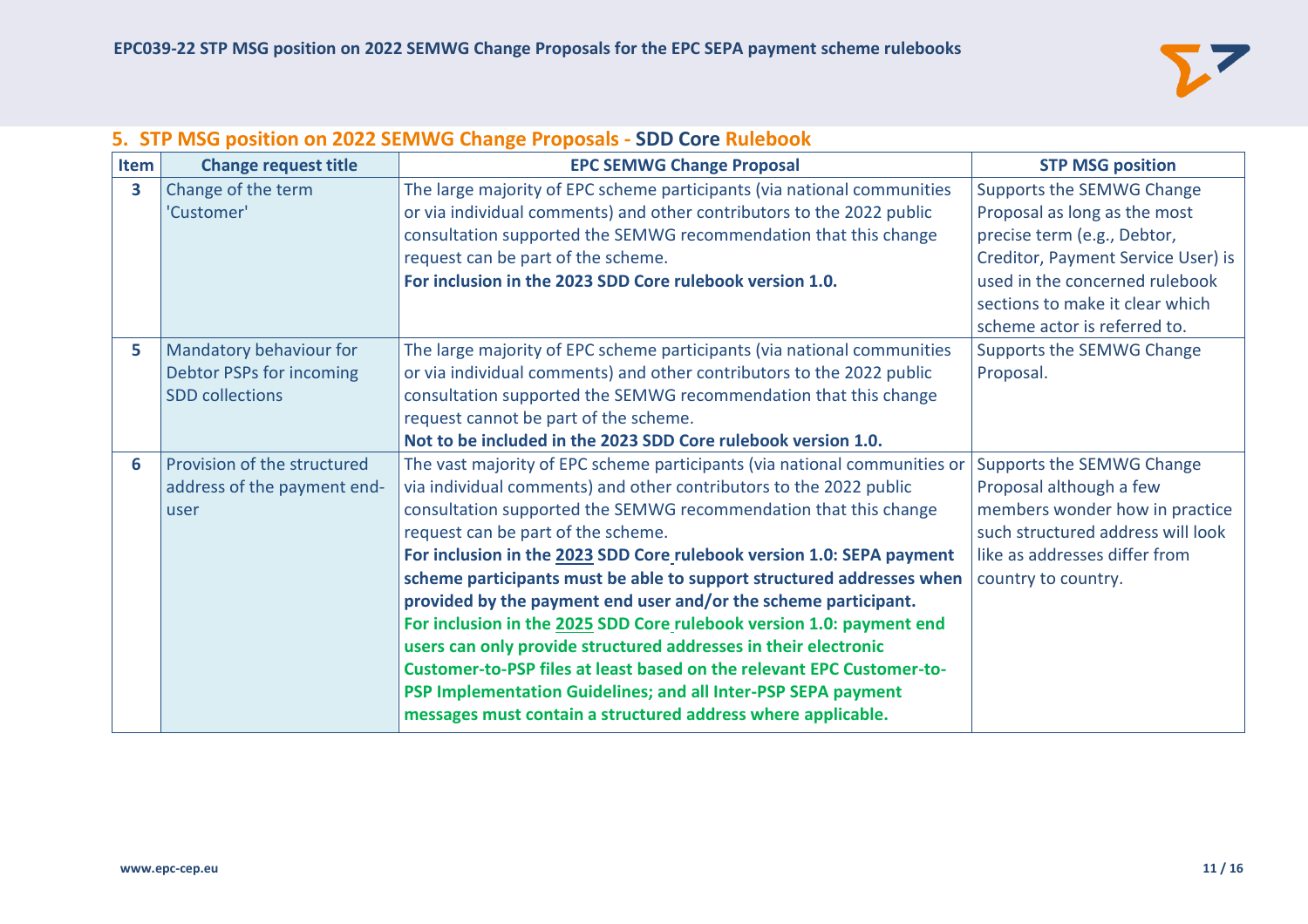

| Item | <b>Change request title</b>                                                      | <b>EPC SEMWG Change Proposal</b>                                                                                                                                                                                                                                                                                               | <b>STP MSG position</b>                                                                                                                                                                                                                                                             |
|------|----------------------------------------------------------------------------------|--------------------------------------------------------------------------------------------------------------------------------------------------------------------------------------------------------------------------------------------------------------------------------------------------------------------------------|-------------------------------------------------------------------------------------------------------------------------------------------------------------------------------------------------------------------------------------------------------------------------------------|
| 8    | <b>Clarification on charges</b>                                                  | The large majority of EPC scheme participants (via national communities<br>or via individual comments) and other contributors to the 2022 public<br>consultation supported the SEMWG recommendation that this change<br>request can be part of the scheme.<br>For inclusion in the 2023 SDD Core rulebook version 1.0.         | Supports the SEMWG Change<br>Proposal.                                                                                                                                                                                                                                              |
| 9    | Reduce Return period from 5<br>to 3 Interbank Business Days                      | The large majority of EPC scheme participants (via national communities<br>or via individual comments) and other contributors to the 2022 public<br>consultation supported the SEMWG recommendation that this change<br>request cannot be part of the scheme.<br>Not to be included in the 2023 SDD Core rulebook version 1.0. | Supports the SEMWG Change<br>Proposal.                                                                                                                                                                                                                                              |
| 10   | Extension of the period for<br>submitting a Reversal                             | The large majority of EPC scheme participants (via national communities<br>or via individual comments) and other contributors to the 2022 public<br>consultation supported the SEMWG recommendation that this change<br>request cannot be part of the scheme.<br>Not to be included in the 2023 SDD Core rulebook version 1.0. | Supports the SEMWG Change<br>Proposal.                                                                                                                                                                                                                                              |
| 13   | <b>Reduction of SDD processing</b><br>cycle from up to D-1 to Due<br><b>Date</b> | The large majority of EPC scheme participants (via national communities<br>or via individual comments) and other contributors to the 2022 public<br>consultation supported the SEMWG recommendation that this change<br>request cannot be part of the scheme.<br>Not to be included in the 2023 SDD Core rulebook version 1.0. | No formal STP MSG position. This<br>change would result in a faster<br>availability of the funds for the<br>Creditor. On the other hand, the<br>road towards the current SDD<br>processing cycle had been the<br>result of lengthy and difficult<br>discussions over several years. |
| 14   | Pain.002 message to be<br>compliant with SWIFT CGI-<br>MP standard               | The large majority of EPC scheme participants (via national communities<br>or via individual comments) and other contributors to the 2022 public<br>consultation supported the SEMWG recommendation that this change<br>request cannot be part of the scheme.<br>Not to be included in the 2023 SDD Core rulebook version 1.0. | Supports the SEMWG Change<br>Proposal.                                                                                                                                                                                                                                              |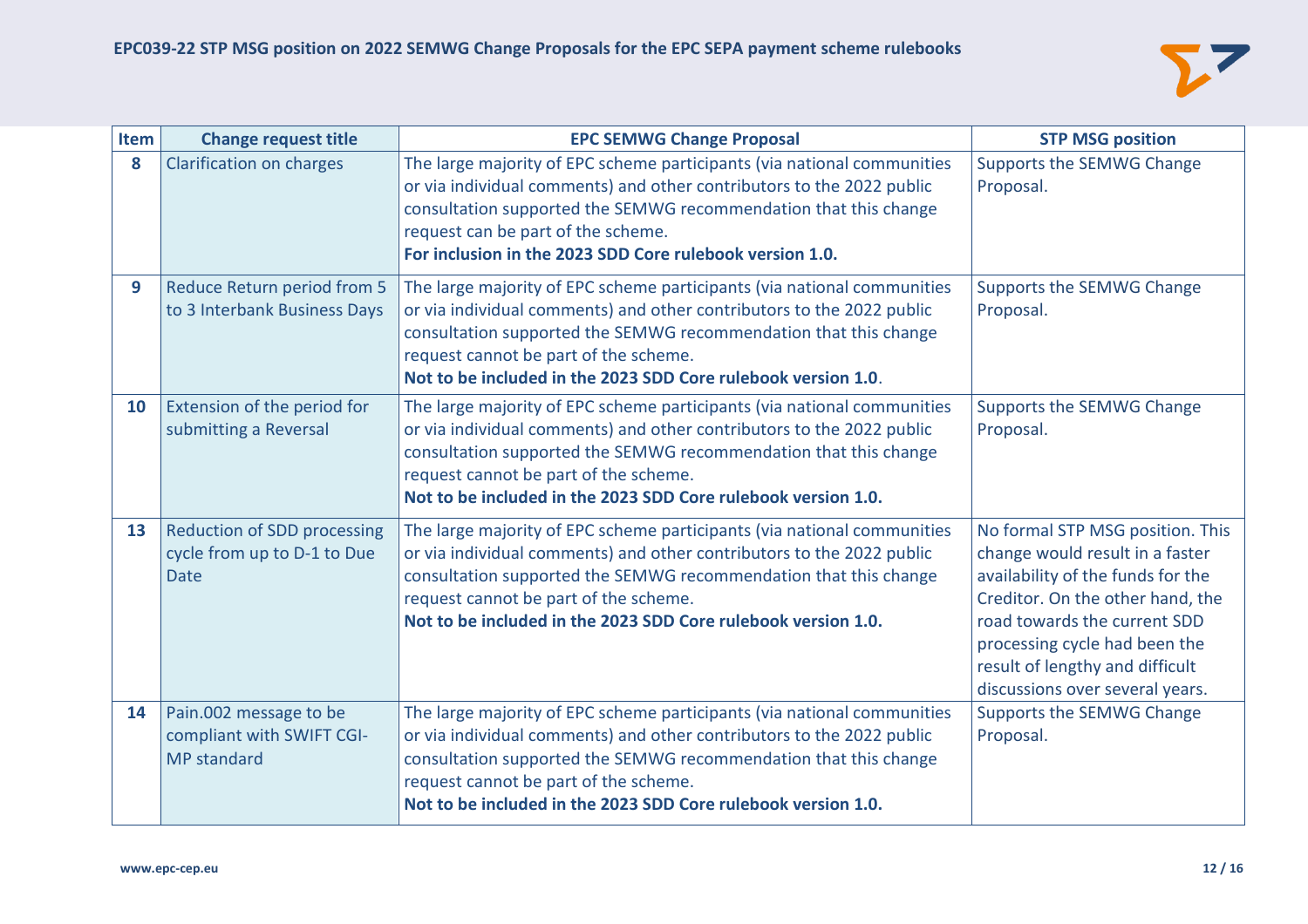

| Item | <b>Change request title</b>       | <b>EPC SEMWG Change Proposal</b>                                          | <b>STP MSG position</b>           |
|------|-----------------------------------|---------------------------------------------------------------------------|-----------------------------------|
| 21   | <b>Reduction of Refund period</b> | The large majority of EPC scheme participants (via national communities   | Supports the SEMWG Change         |
|      | from 8 weeks to 31 days           | or via individual comments) and other contributors to the 2022 public     | Proposal.                         |
|      |                                   | consultation supported the SEMWG recommendation that this change          |                                   |
|      |                                   | request cannot be part of the scheme.                                     |                                   |
|      |                                   | Not to be included in the 2023 SDD Core rulebook version 1.0.             |                                   |
| 24   | More specific codes instead       | The large majority of EPC scheme participants (via national communities   | The STP MSG is in favour of the   |
|      | of reason code SL01               | or via individual comments) and other contributors to the 2022 public     | initial change request provided   |
|      |                                   | consultation supported the SEMWG recommendation that this change          | that once the more specific codes |
|      |                                   | request cannot be part of the scheme.                                     | are available, they are then      |
|      |                                   | Not to be included in the 2023 SDD Core rulebook version 1.0.             | effectively used by the Debtor    |
|      |                                   |                                                                           | PSPs.                             |
| 25   | Changes to the SEPA               | The vast majority of EPC scheme participants (via national communities or | Supports the SEMWG Change         |
|      | <b>Payment Scheme</b>             | via individual comments) and other contributors to the 2022 public        | Proposal.                         |
|      | <b>Management Rules</b>           | consultation supported the SEMWG recommendation that this change          |                                   |
|      |                                   | request can be part of the scheme.                                        |                                   |
|      |                                   | For inclusion in the SDD Core scheme as of April 2023.                    |                                   |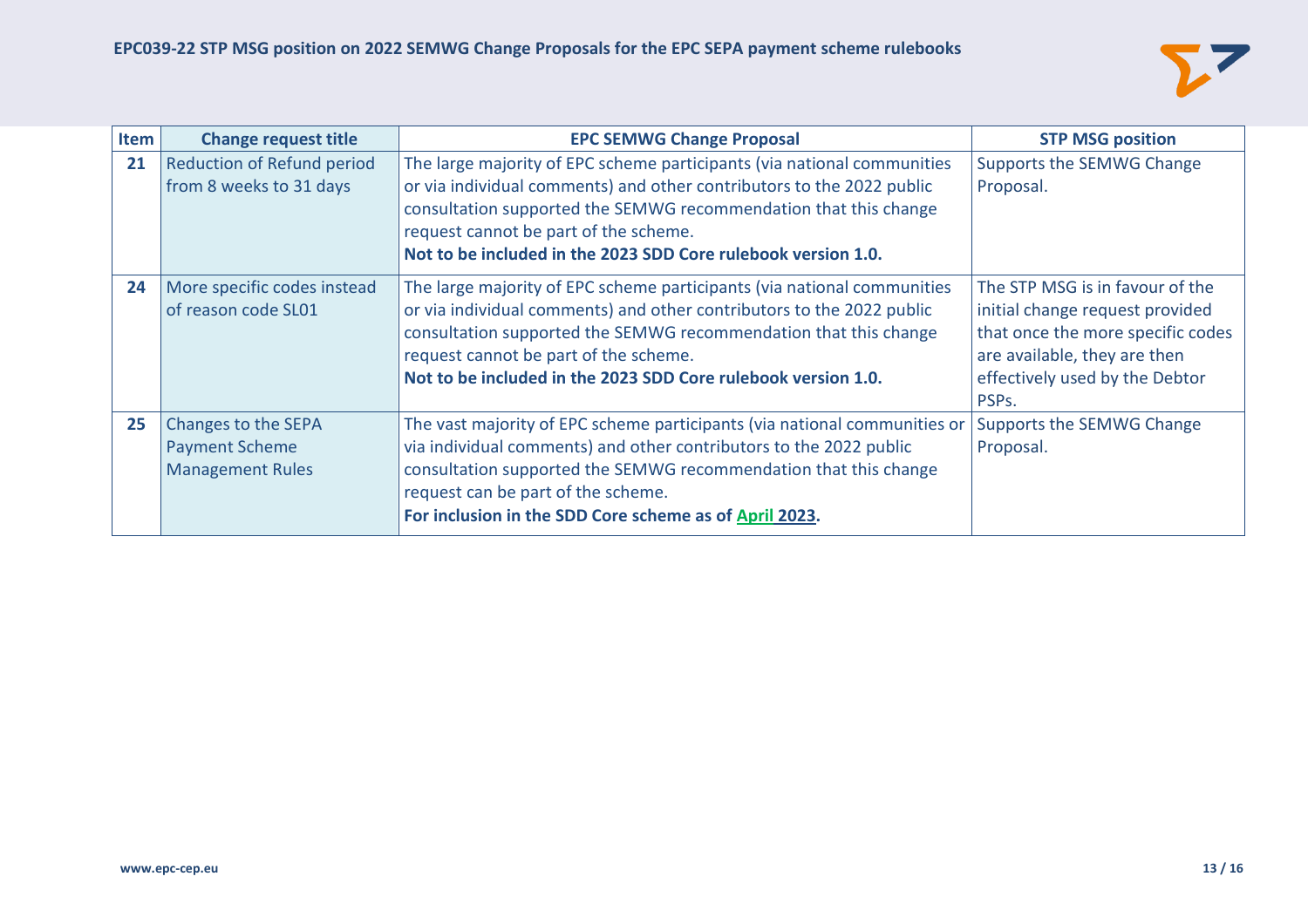

## **6. STP MSG position on 2022 SEMWG Change Proposals - SDD B2B Rulebook**

| Item | <b>Change request title</b>                                         | <b>EPC SEMWG Change Proposal</b>                                                                                                                                                                                                                                                                                                                                                                                                                                                                                                                                                                                                                                                                                                                                                                                                  | <b>STP MSG position</b>                                                                                                                                                                                                             |
|------|---------------------------------------------------------------------|-----------------------------------------------------------------------------------------------------------------------------------------------------------------------------------------------------------------------------------------------------------------------------------------------------------------------------------------------------------------------------------------------------------------------------------------------------------------------------------------------------------------------------------------------------------------------------------------------------------------------------------------------------------------------------------------------------------------------------------------------------------------------------------------------------------------------------------|-------------------------------------------------------------------------------------------------------------------------------------------------------------------------------------------------------------------------------------|
| 3    | Change of the term<br>'Customer'                                    | The vast majority of EPC scheme participants (via national communities or<br>via individual comments) and other contributors to the 2022 public<br>consultation supported the SEMWG recommendation that this change<br>request can be part of the scheme.<br>For inclusion in the 2023 SDD B2B rulebook version 1.0.                                                                                                                                                                                                                                                                                                                                                                                                                                                                                                              | Supports the SEMWG Change<br>Proposal as long as the most<br>precise term (e.g., Debtor,<br>Creditor, Payment Service User) is<br>used in the concerned rulebook<br>sections to make it clear which<br>scheme actor is referred to. |
| 6    | Provision of the structured<br>address of the payment end-<br>luser | The vast majority of EPC scheme participants (via national communities or<br>via individual comments) and other contributors to the 2022 public<br>consultation supported the SEMWG recommendation that this change<br>request can be part of the scheme.<br>For inclusion in the 2023 SDD B2B rulebook version 1.0: SEPA payment<br>scheme participants must be able to support structured addresses when<br>provided by the payment end user and/or the scheme participant.<br>For inclusion in the 2025 SDD B2B rulebook version 1.0: payment end<br>users can only provide structured addresses in their electronic<br>Customer-to-PSP files at least based on the relevant EPC Customer-to-<br>PSP Implementation Guidelines; and all Inter-PSP SEPA payment<br>messages must contain a structured address where applicable. | Supports the SEMWG Change<br>Proposal although a few<br>members wonder how in practice<br>such structured address will look<br>like as addresses differ from<br>country to country.                                                 |
| 8    | <b>Clarification on charges</b>                                     | The vast majority of EPC scheme participants (via national communities or<br>via individual comments) and other contributors to the 2022 public<br>consultation supported the SEMWG recommendation that this change<br>request can be part of the scheme.<br>For inclusion in the 2023 SDD B2B rulebook version 1.0.                                                                                                                                                                                                                                                                                                                                                                                                                                                                                                              | Supports the SEMWG Change<br>Proposal.                                                                                                                                                                                              |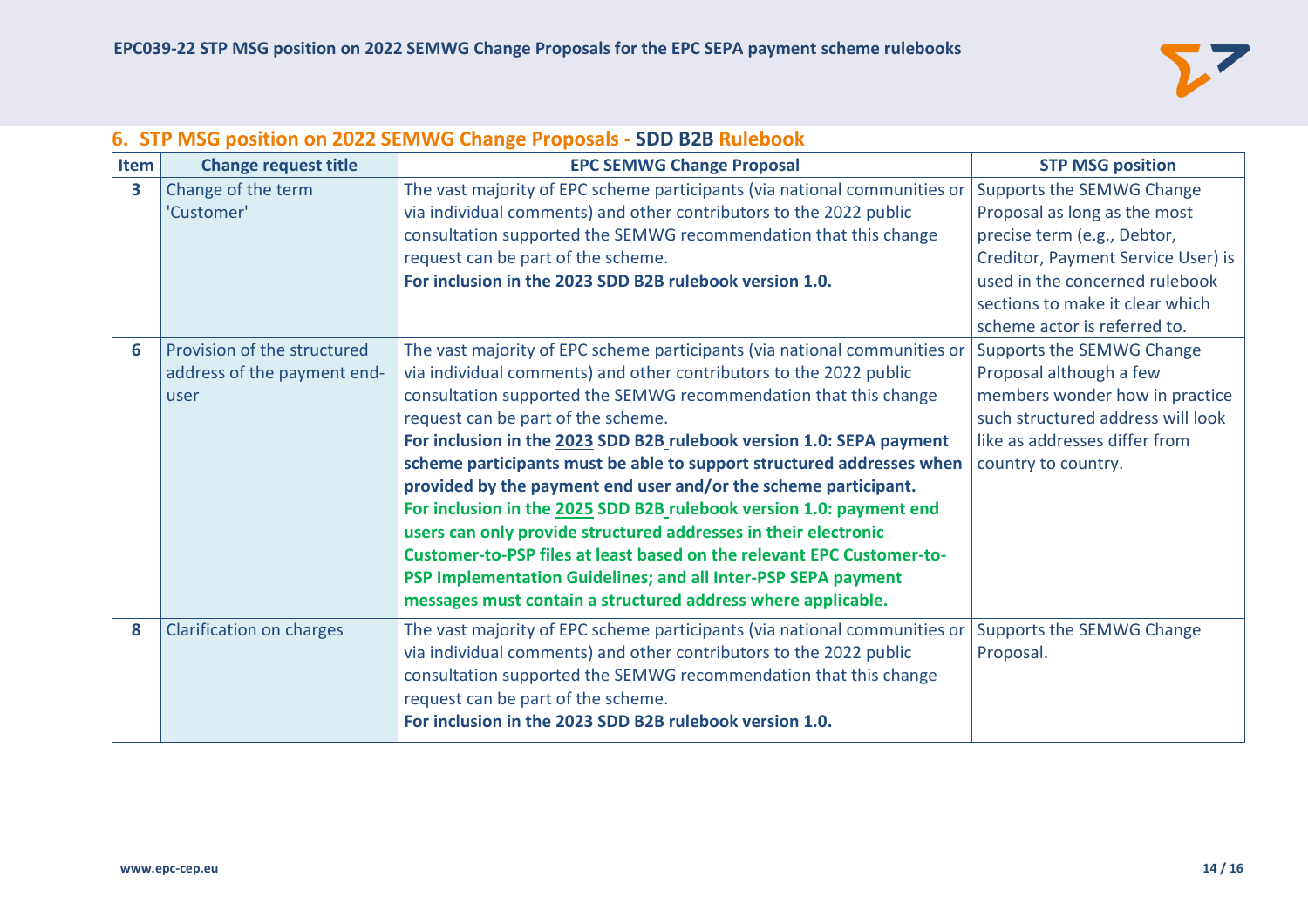

| Item | <b>Change request title</b>                                                        | <b>EPC SEMWG Change Proposal</b>                                                                                                                                                                                                                                                                                             | <b>STP MSG position</b>                                                                                                                                                                                                                                                             |
|------|------------------------------------------------------------------------------------|------------------------------------------------------------------------------------------------------------------------------------------------------------------------------------------------------------------------------------------------------------------------------------------------------------------------------|-------------------------------------------------------------------------------------------------------------------------------------------------------------------------------------------------------------------------------------------------------------------------------------|
| 10   | Extension of the period for<br>submitting a Reversal                               | The vast majority of EPC scheme participants (via national communities or<br>via individual comments) and other contributors to the 2022 public<br>consultation supported the SEMWG recommendation that this change<br>request cannot be part of the scheme.<br>Not to be included in the 2023 SDD B2B rulebook version 1.0. | Supports the SEMWG Change<br>Proposal.                                                                                                                                                                                                                                              |
| 13   | <b>Reduction of SDD processing</b><br>cycle from up to D-1 to Due<br><b>Date</b>   | The vast majority of EPC scheme participants (via national communities or<br>via individual comments) and other contributors to the 2022 public<br>consultation supported the SEMWG recommendation that this change<br>request cannot be part of the scheme.<br>Not to be included in the 2023 SDD B2B rulebook version 1.0. | No formal STP MSG position. This<br>change would result in a faster<br>availability of the funds for the<br>Creditor. On the other hand, the<br>road towards the current SDD<br>processing cycle had been the<br>result of lengthy and difficult<br>discussions over several years. |
| 14   | Pain.002 message to be<br>compliant with SWIFT CGI-<br><b>MP</b> standard          | The vast majority of EPC scheme participants (via national communities or<br>via individual comments) and other contributors to the 2022 public<br>consultation supported the SEMWG recommendation that this change<br>request cannot be part of the scheme.<br>Not to be included in the 2023 SDD B2B rulebook version 1.0. | Supports the SEMWG Change<br>Proposal.                                                                                                                                                                                                                                              |
| 23   | Mandate the use of the Legal<br>Entity Identifier (LEI) for<br>scheme participants | The vast majority of EPC scheme participants (via national communities or<br>via individual comments) and other contributors to the 2022 public<br>consultation supported the SEMWG recommendation that this change<br>request cannot be part of the scheme.<br>Not to be included in the 2023 SDD B2B rulebook version 1.0. | Supports the SEMWG Change<br>Proposal.                                                                                                                                                                                                                                              |
| 24   | More specific codes instead<br>of reason code SL01                                 | The vast majority of EPC scheme participants (via national communities or<br>via individual comments) and other contributors to the 2022 public<br>consultation supported the SEMWG recommendation that this change<br>request cannot be part of the scheme.<br>Not to be included in the 2023 SDD B2B rulebook version 1.0. | The STP MSG is in favour of the<br>initial change request provided<br>that once the more specific codes<br>are available, they are then                                                                                                                                             |